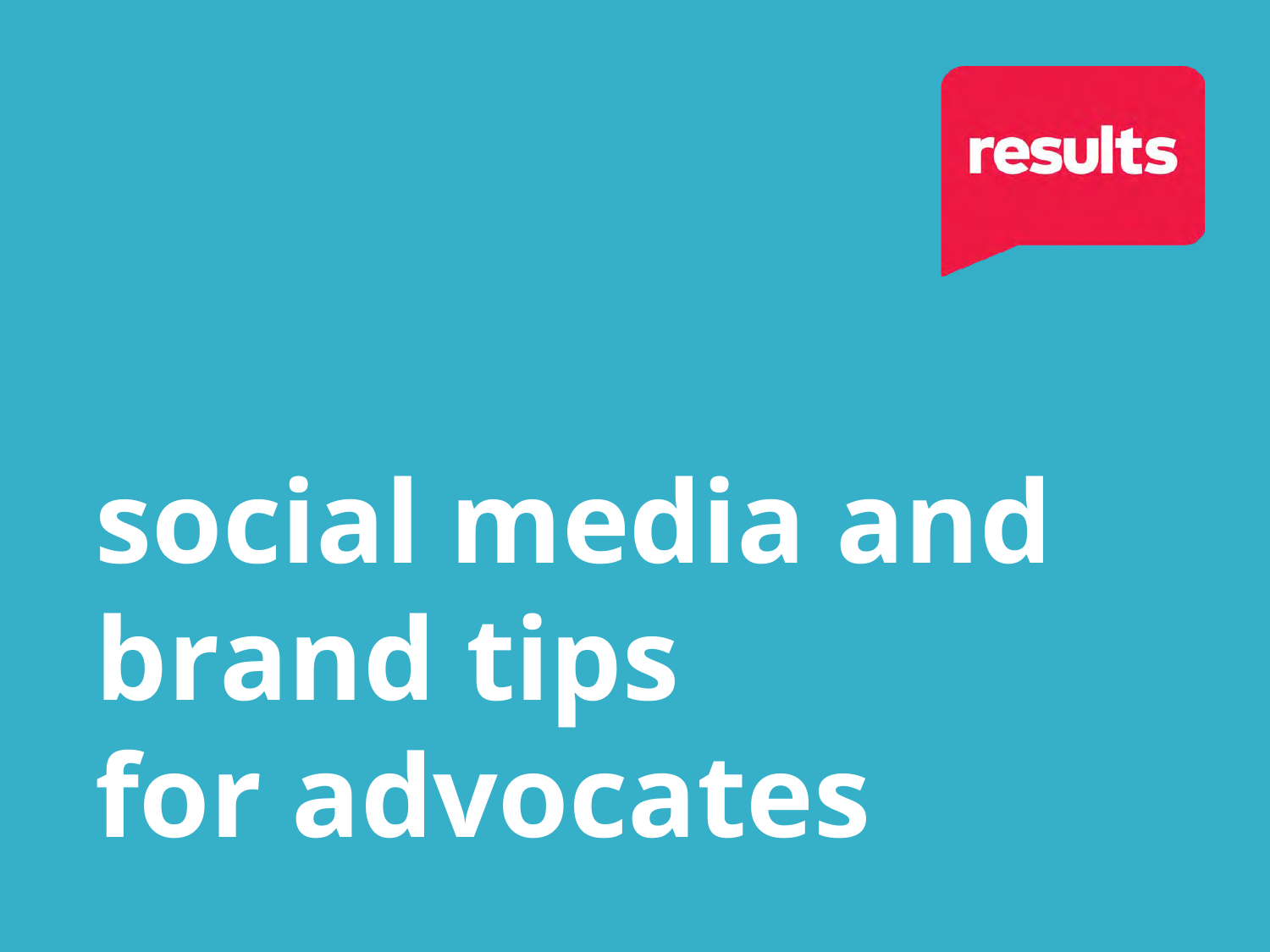#### **RESULTS**

Begara

Childer

WITHERTT

**SHILL HUILL** 

 $SC$ 

Yelenda<br>Gordon

**TANKING**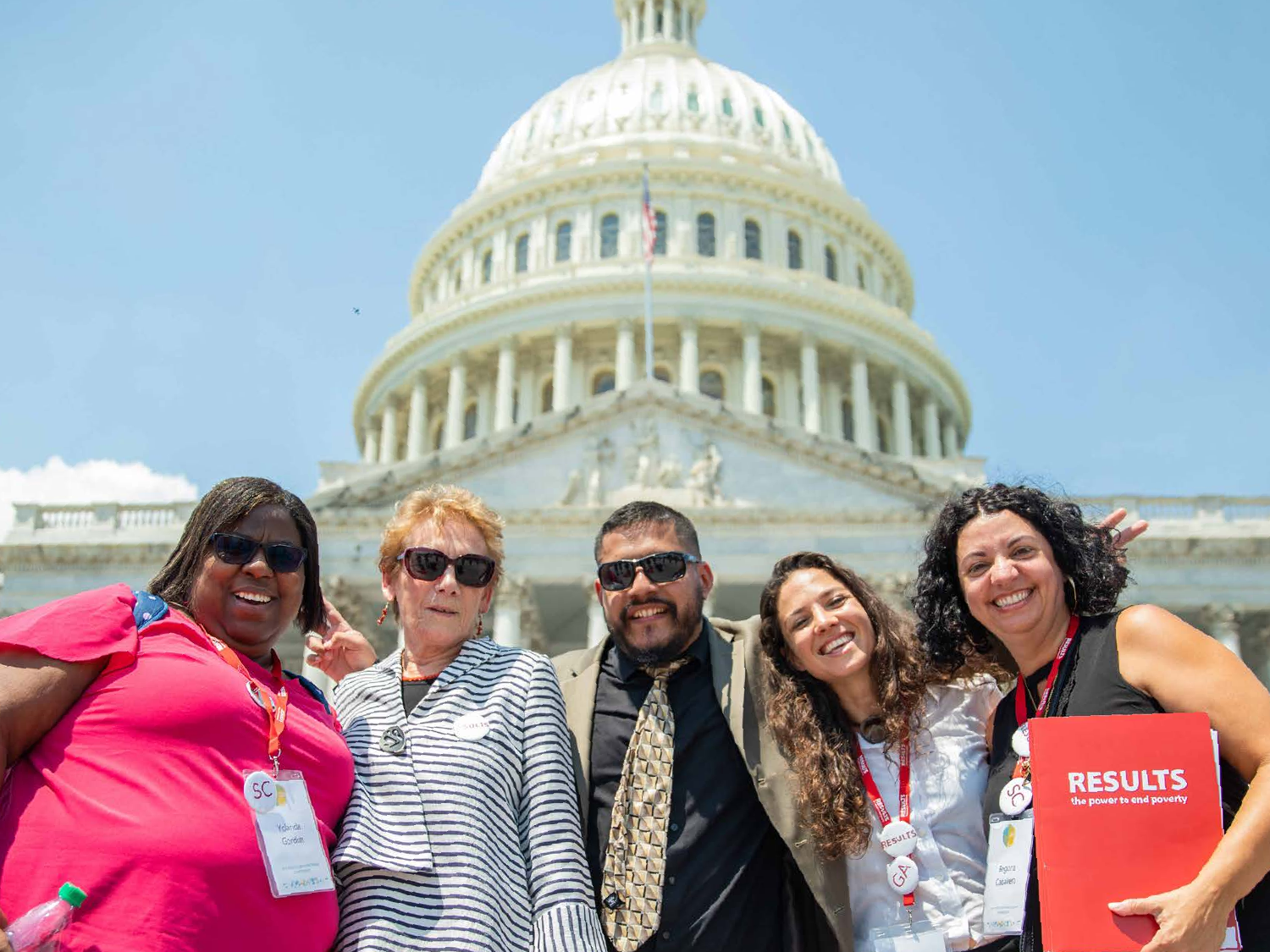### **intro**

Social media can be a great way to amplify our advocacy actions and continue to build community. At RESULTS, we do deep relationship-building with members of Congress through calls, letters, and face-to-face meetings, as well as publishing opinion pieces in the media. **[Research](https://www.congressfoundation.org/projects/communicating-with-congress/citizen-centric-advocacy-2017)** shows that these continue to be some of the most effective ways to get through to policy makers and drive change. Rather than a replacement of that "deep advocacy" work, we see social media as a complement to it.

Social media can be used in a variety of of ways. It can spread the word about the letters to the editor you've published. You can share your advocacy actions, let people know about an event, or connect with other advocates and organizations across the U.S. and around the globe.

These tips will help you use social media in your advocacy and outreach. We've also included a guide for using RESULTS branding so that we're all on the same page, and together we can have a powerful, cohesive visual impact.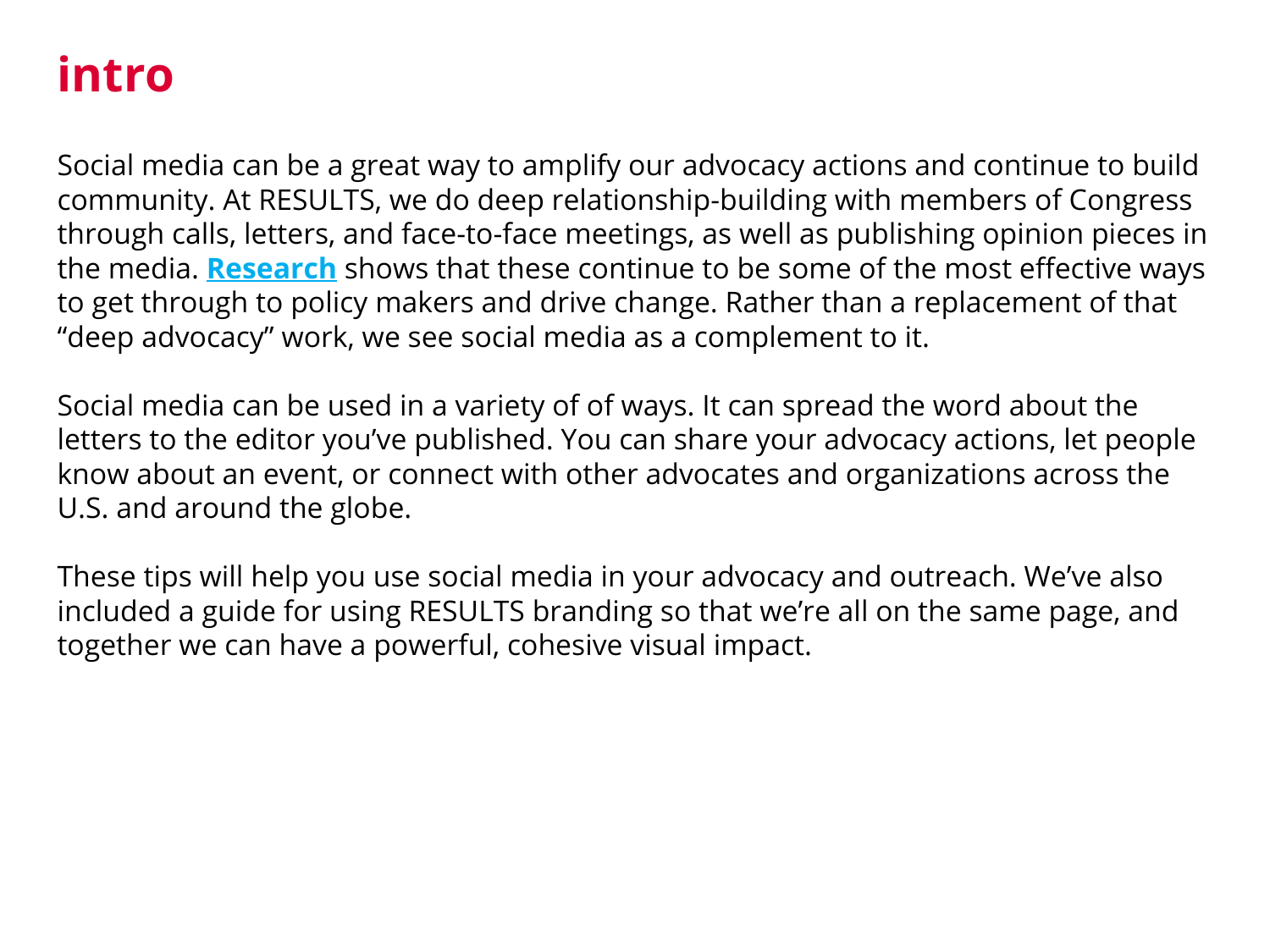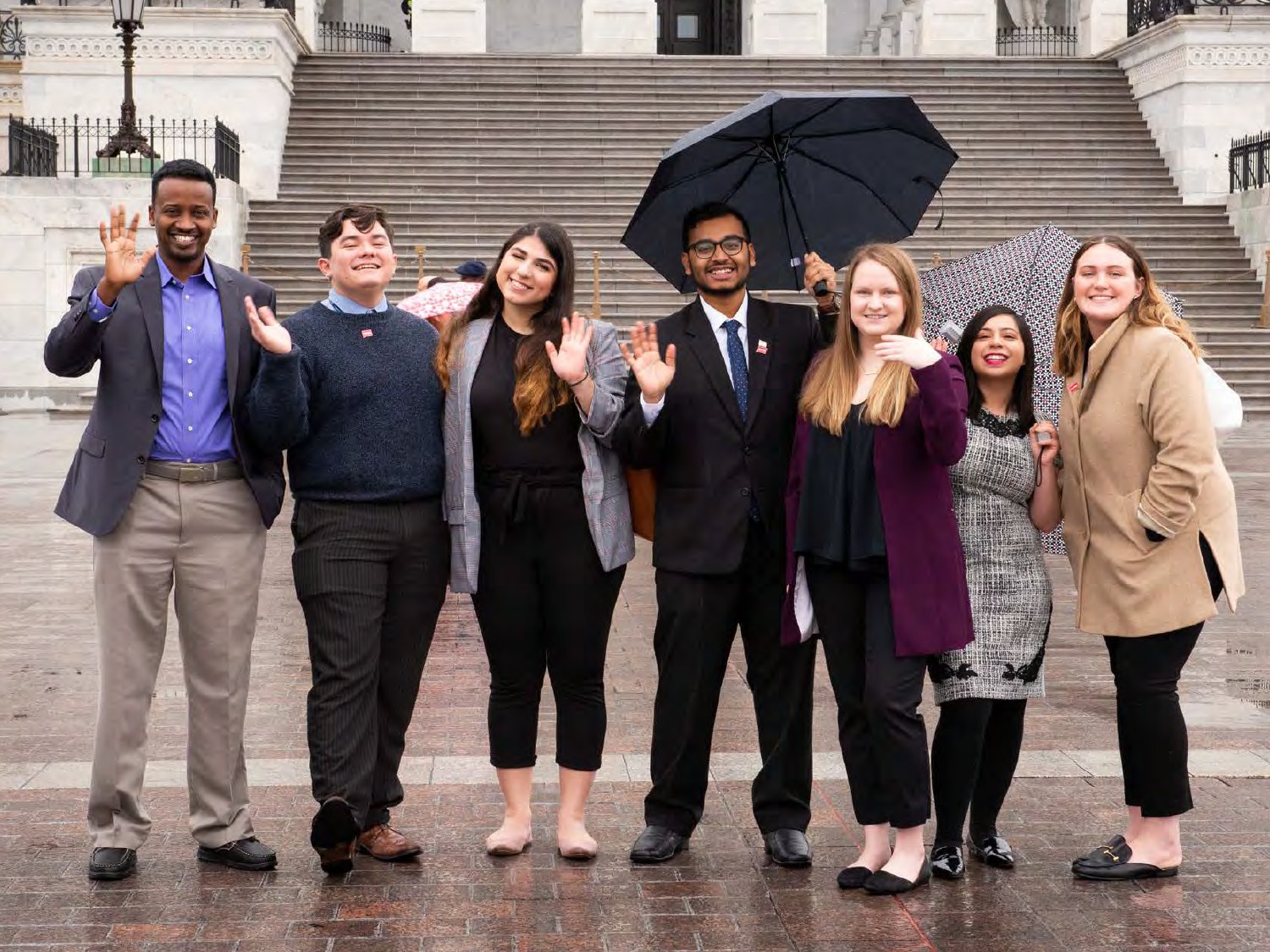# **logo guidelines**

The logo should remain free of changes; the shape or color of the logo should not be altered. No text should be added on top of the logo, and there should always be spacing around the outside (see illustration on right). We generally place our logo on the top right of our graphics and documents.

**[Download the logo here](https://results.org/volunteers/marketing-materials/)**.



#### **same name, different logo**

Even though our new logo uses lowercase letters, when writing our name out we still spell it in all-caps: RESULTS.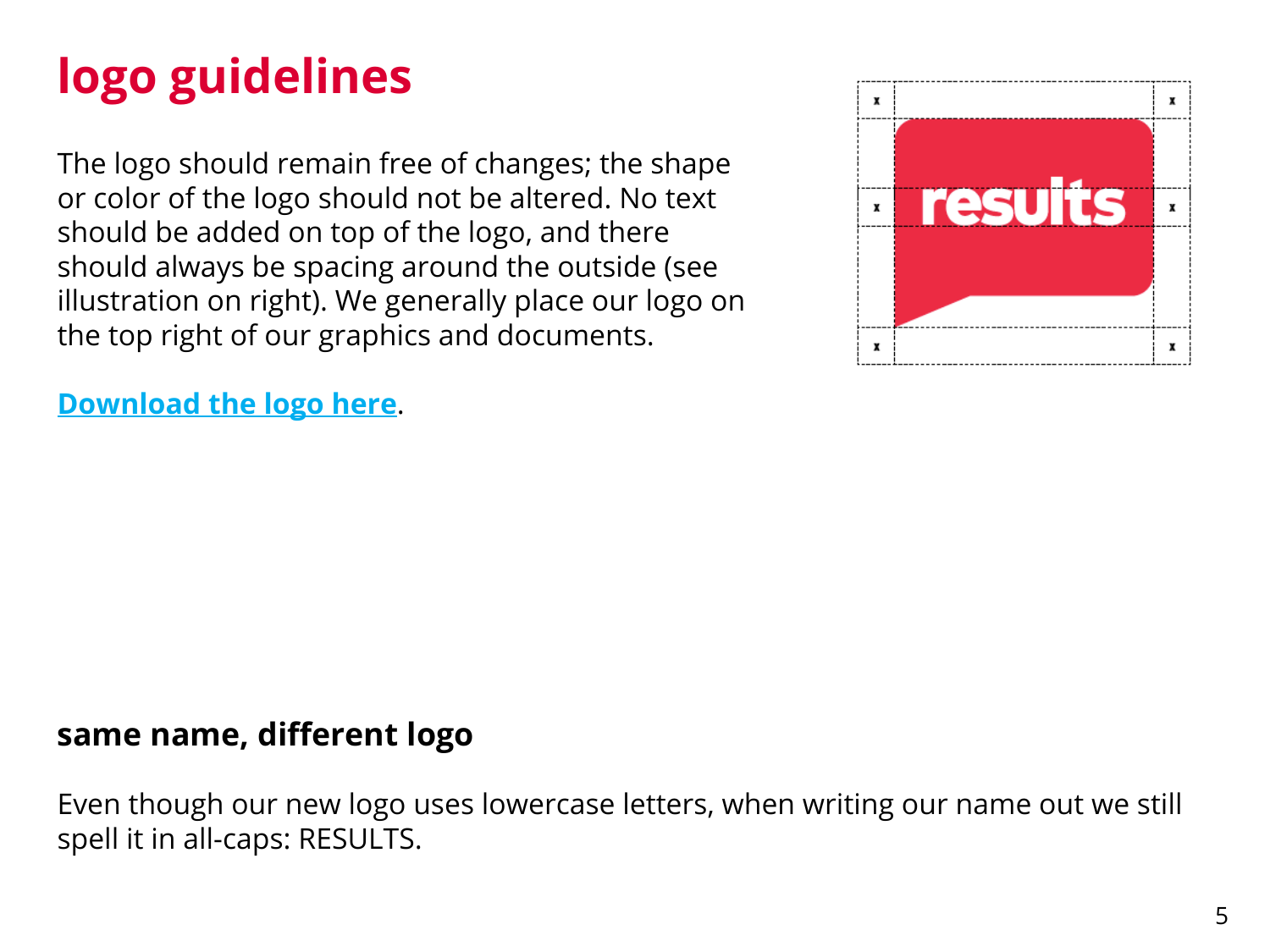# **colors**

The red in our logo is our primary color. We also have two secondary colors: a blue and yellow.

To the right are the "color codes." if you want to use these colors online, you will need the codes under the Hex column.

#### **tips:**

Make sure the graphics or documents you put together are easily readable. Avoid red text on a blue background, or blue text on a red background. If you have a lot of text, use black for best readability.

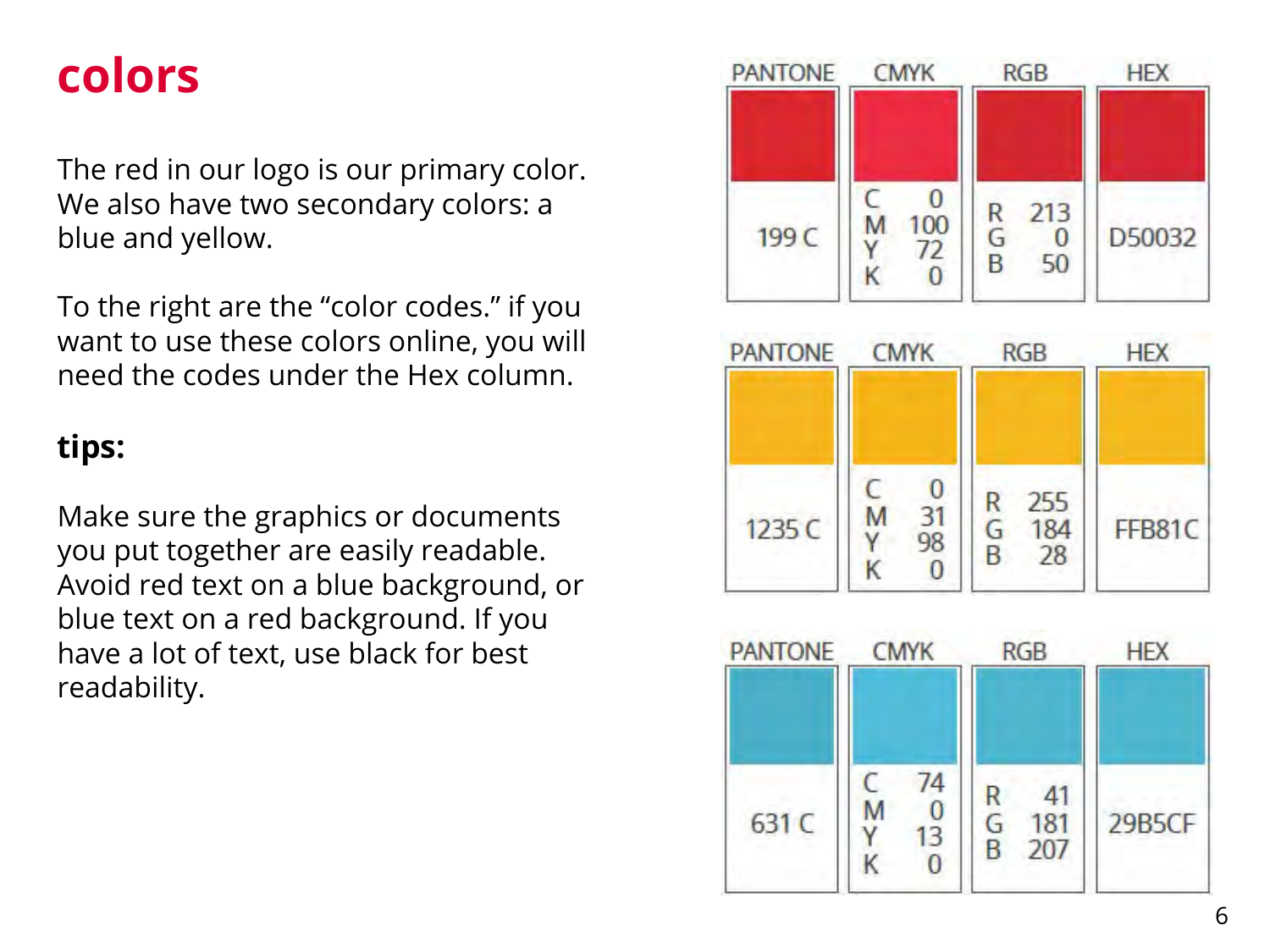# **images**

We have a bank of advocacy images on **[Flickr](https://www.flickr.com/photos/results_ref/albums)** available. **Images found on search engines like Google should not be used for any graphics because of copyright issues.** 

If you need a specific stock image, such as a sunset or bag of apples, we recommend using **[Unsplash](https://unsplash.com/)**, a huge website bank of free, noncopyrighted stock images.



## **font**

You can use the **Open Sans font** when creating documents or graphics as a RESULTS volunteer. You can download it for free on Google Fonts and refer to **[these steps](https://www.wikihow.com/Install-Fonts-on-Your-PC)** to help install. If Open Sans is not available, Calibri is also fine to use.

Download here: **[fonts.google.com/specimen/Open+Sans](https://fonts.google.com/specimen/Open+Sans)**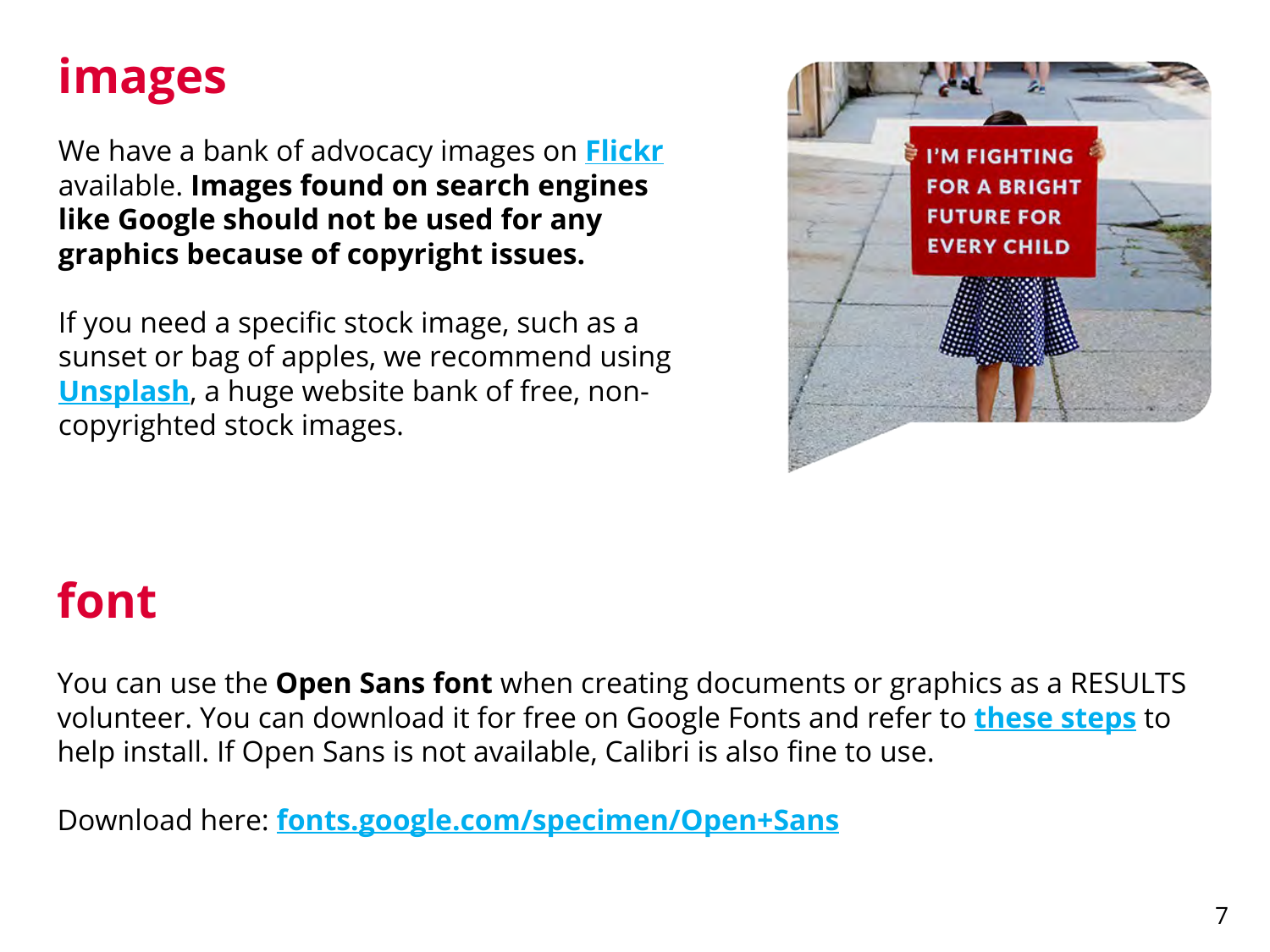# **using social media in your advocacy**

There are lots of ways to use social media in your advocacy if you're already engaged with a social media platform like Twitter, Facebook, or Instagram. Social media can help with community organizing and publicizing your advocacy actions. You can follow and connect with community leaders. You can tag members of Congress, RESULTS, other RESULTS groups, your group members, or people in your network to get the word out about the actions you've been taking.

- Share your published **letter to the editor** or op-ed calling on Congress to take action. Tag your member of Congress and the newspaper that published it.
- Tell the world about your latest **meeting with your member of Congress**. Add a screenshot or photo of the meeting to your post.
- Have you attended a compelling **RESULTS event** recently? Post great quotes from speakers during or after the event to give others a taste of what's happening. Be sure to tag the speaker!

Examples of great posts are on the next few pages. As always, make sure to use the hashtag **#Voices4RESULTS** in your post!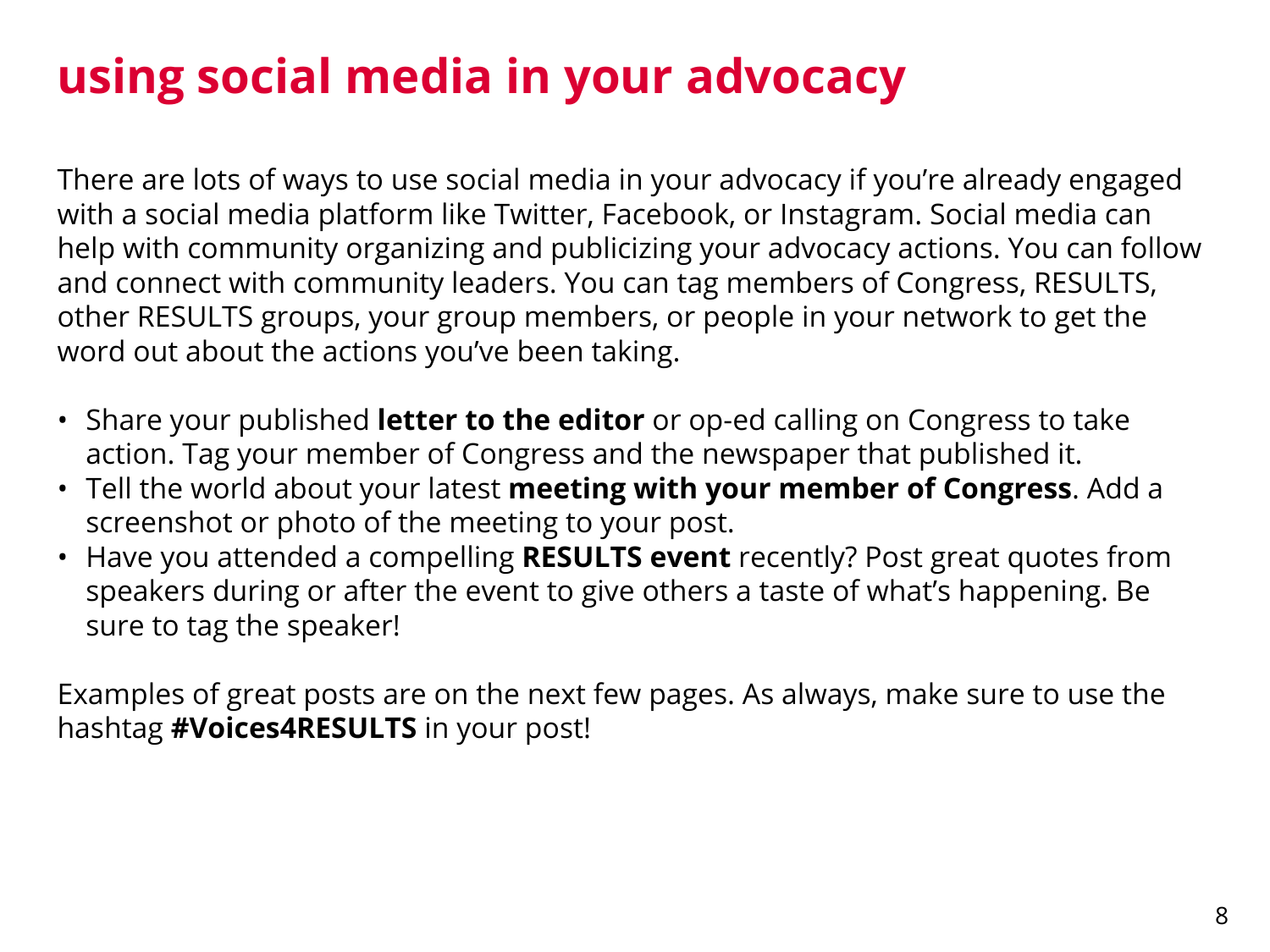# **#Voices4RESULTS hashtag**

We encourage you to use our hashtag #Voices4RESULTS on posts related to your group's or your own advocacy. It's a great way to track on social media all the amazing work that RESULTS advocates are doing (particularly on Twitter). Just type it out at the end of your post.

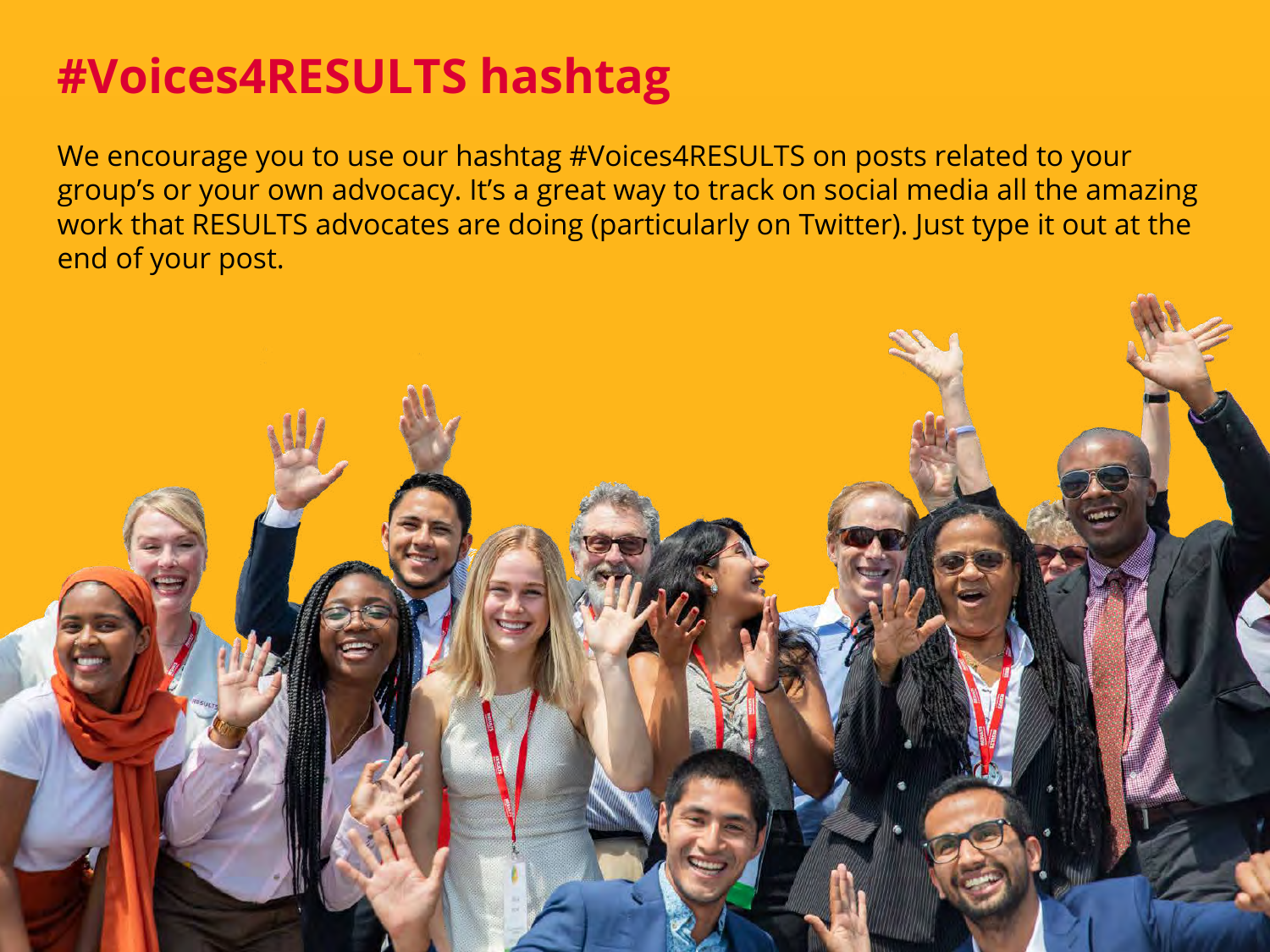# **post example – letter to the editor**

Tag your members of Congress

Tag RESULTS and your group

Use #Voices4RESULTS and relevant hashtags



Include a link to your letter to the editor



Joanna DiStefano @DistefanoJoanna

As @Sen\_JoeManchin & @SenCapito work toward a bipartisan deal, we have to keep our eyes on robust relief that is not only equitable, but meets the moment as well @RESULTS\_Tweets @RESULTS\_WV #Voices4RESULTS #COVIDReliefNow wygazettemail.com/opinion/op\_ed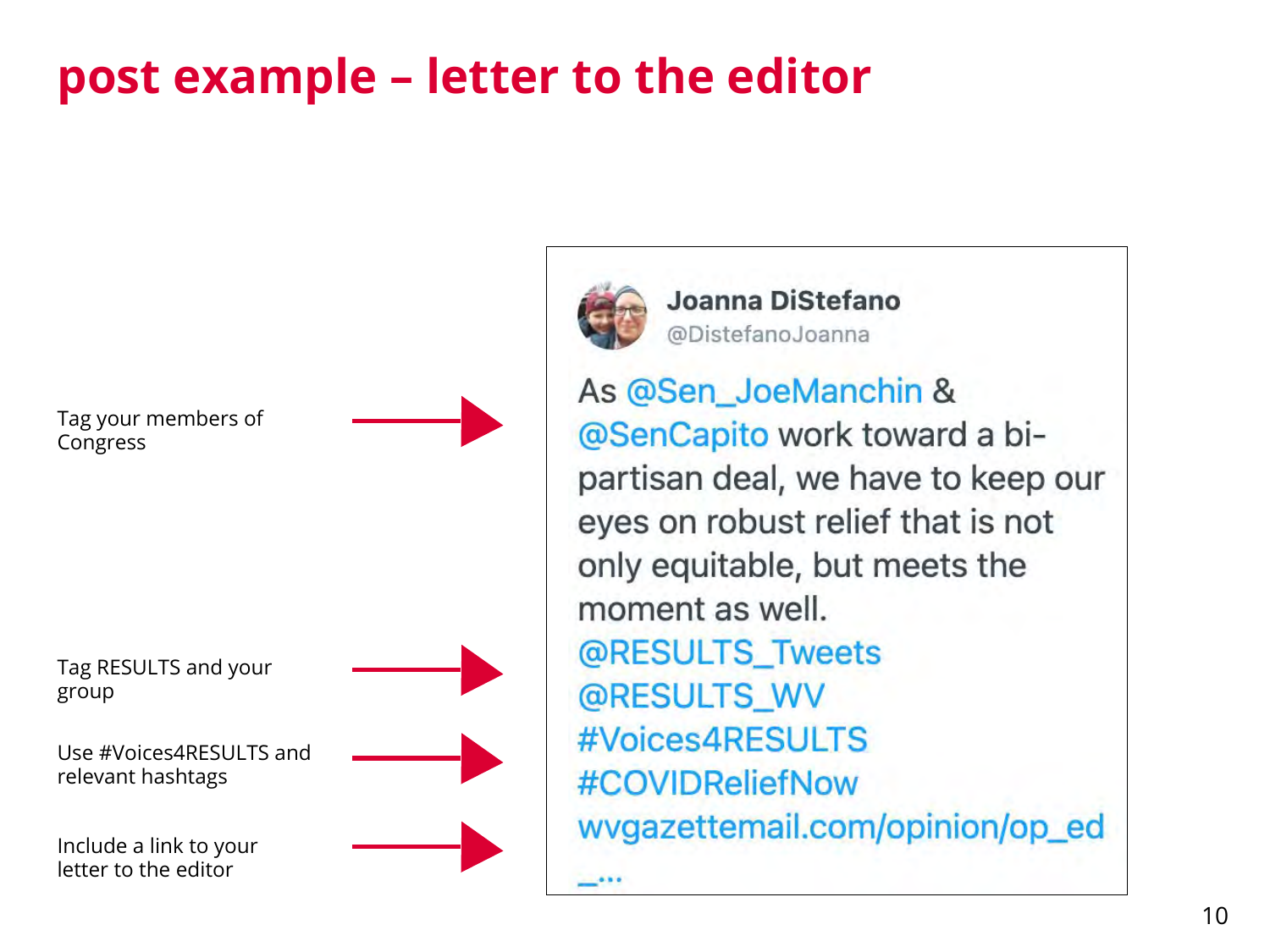# **post examples – congressional meetings**

Tag your member of Congress

Use relevant hashtags

Tag RESULTS

Include screenshot or photo of meeting



**Karyne Bury** @karyne612

Great meeting this afternoon Carlos Castro with the office of @RepCarlos, our former Mayor and Congressman of FL D26. Welcome to DC, let's change the world! #CovidReliefNow #endpoverty @RESULTS\_Tweets



 $...$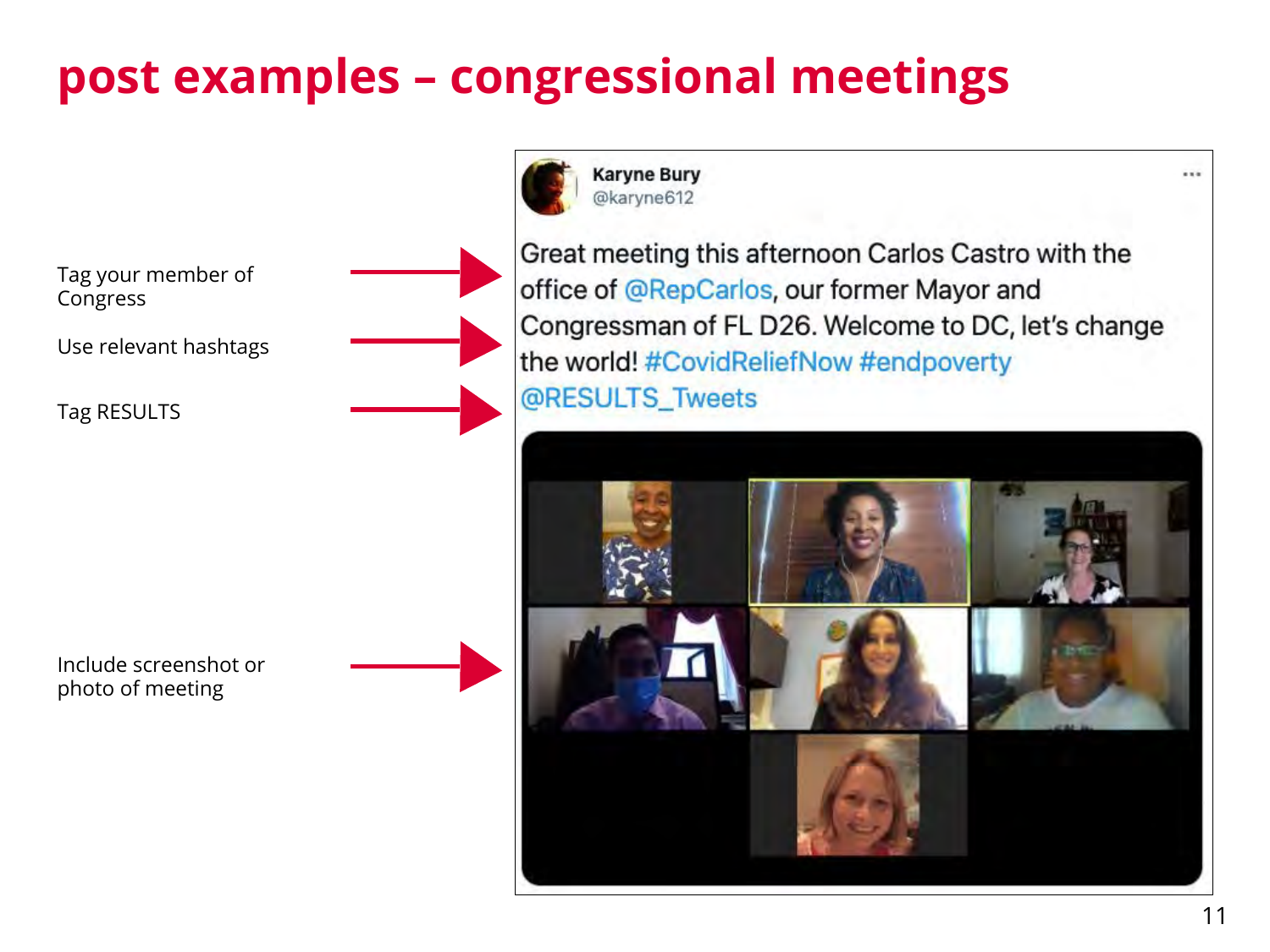Tag your member of Congress and RESULTS group

Tag RESULTS, use #Voices4RESULTS hashtag

Include screenshot or photo



**Cindy Changyit Levin** @ccylevin

More lobbying by Zoom today with @RepAnnWagner's office today and my @RESULTS\_STL group. Let's talk #nutrition! Wasting is the single biggest driver of increase child deaths during #COVID19 related disruption to health&nutrition services @RESULTS\_Tweets #voices4results



...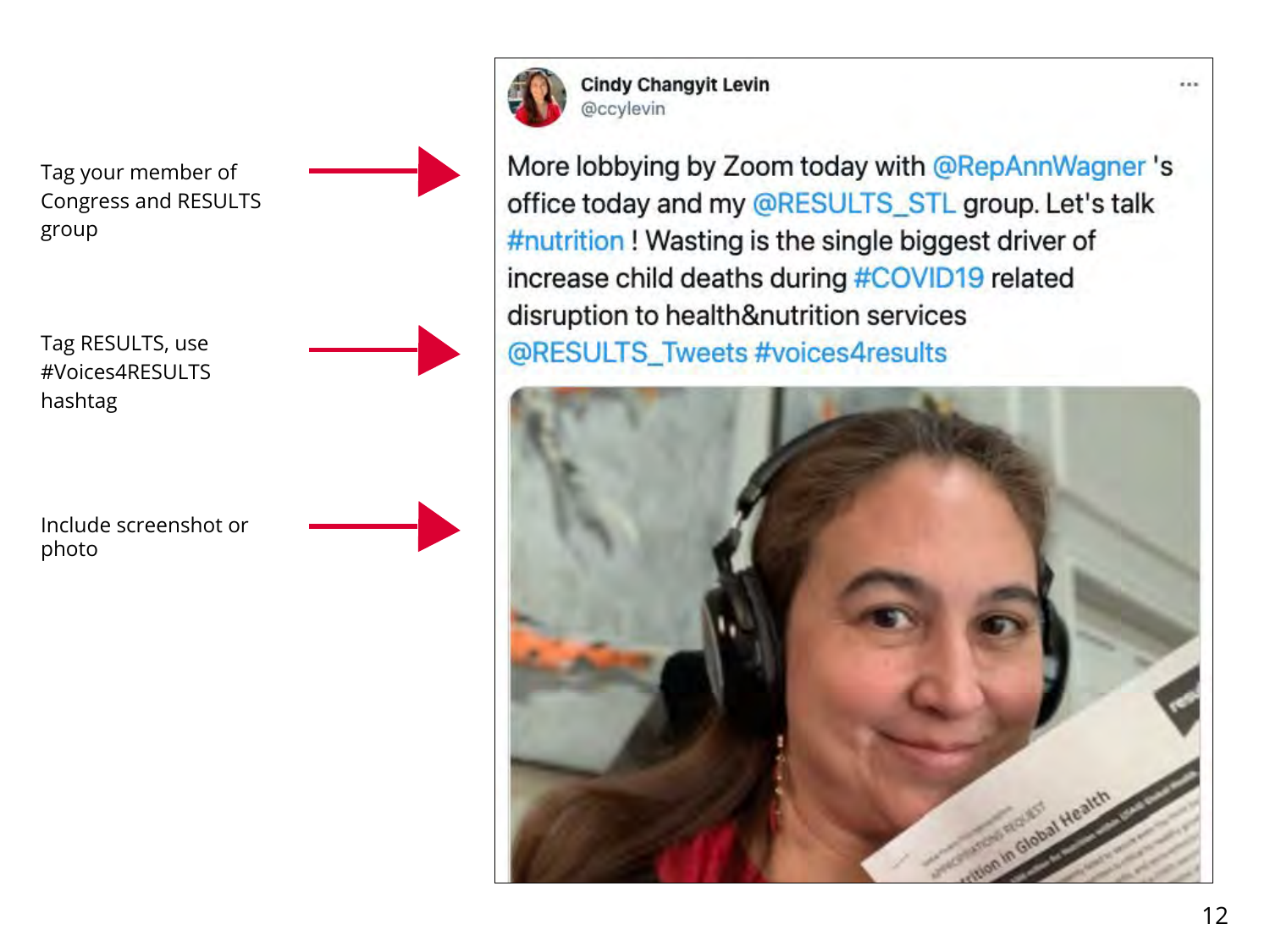# **tips for posting**

- RESULTS **national social media accounts** (see last page for links) and the RESULTS Facebook group are a great place to find and share content. Follow the other RESULTS chapters on social media too!
- Be sure to **tag RESULTS volunteers** from your group (and members of Congress, guest speakers, partner organizations, etc) in posts. This helps your posts gain visibility in social media feeds and increases the likelihood they get shared.
- Make sure to **ask permission** before posting screenshots or photos of group members, staffers, etc. on social media.
- There are multiple **free online tools** to create simple social media graphics. We recommend trying **[Canva](https://www.canva.com/)** or **[Adobe Spark](https://spark.adobe.com/)**.
- Find **online accounts** for local nonprofits, activists, mutual aid groups, and student organizations that have similar missions. Follow them and start engaging with their content. This is a great way to build your community both on and offline!
- Find **relevant hashtags** through other organizations and activists. A few examples:

#RentReliefNow  $#FITC$ #ChildTaxCredit #EndTB #SNAPMatters #savemomsandkids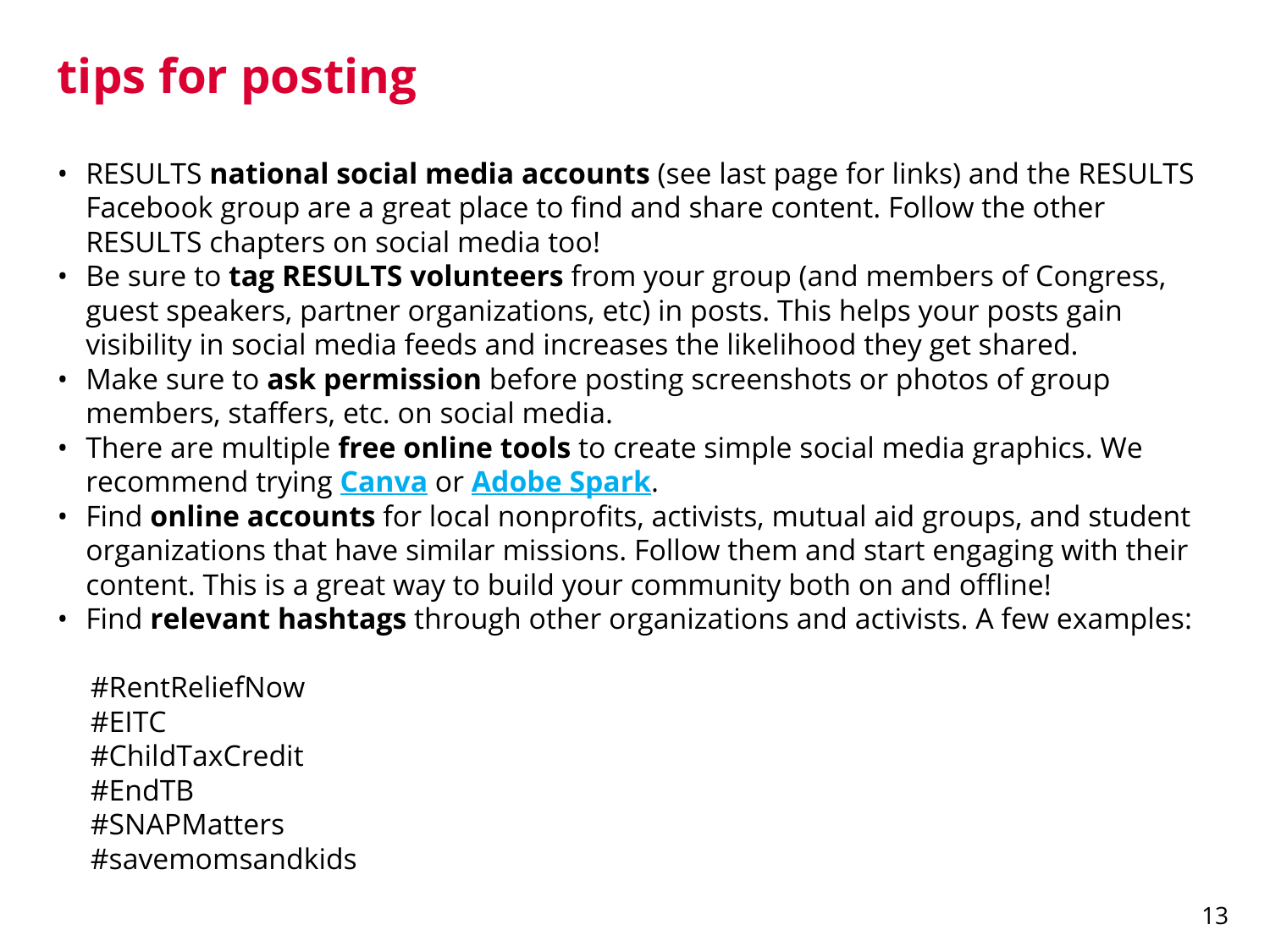# **group social media accounts**

*Note: We highly encourage advocates to use their personal accounts for advocacyrelated posts instead of starting a separate RESULTS group account. You can typically reach a lot more people that way! But if you have taken on the responsibility of running a group account, here are some tips.*

- You're not just representing yourself, but also others in your group and the organization. Be sure to use respectful, inclusive language and keep **[our anti](https://results.org/our-anti-oppression-values/)[oppression values](https://results.org/our-anti-oppression-values/)** front of mind.
- The names of your Facebook Group/Twitter/Instagram accounts should include your city such as: @RESULTS\_City or @resultscity.
- For your bio, you can add "RESULTS [city] volunteer group. We are a movement of passionate, committed everyday people using our voices to influence political decisions that will bring an end to poverty."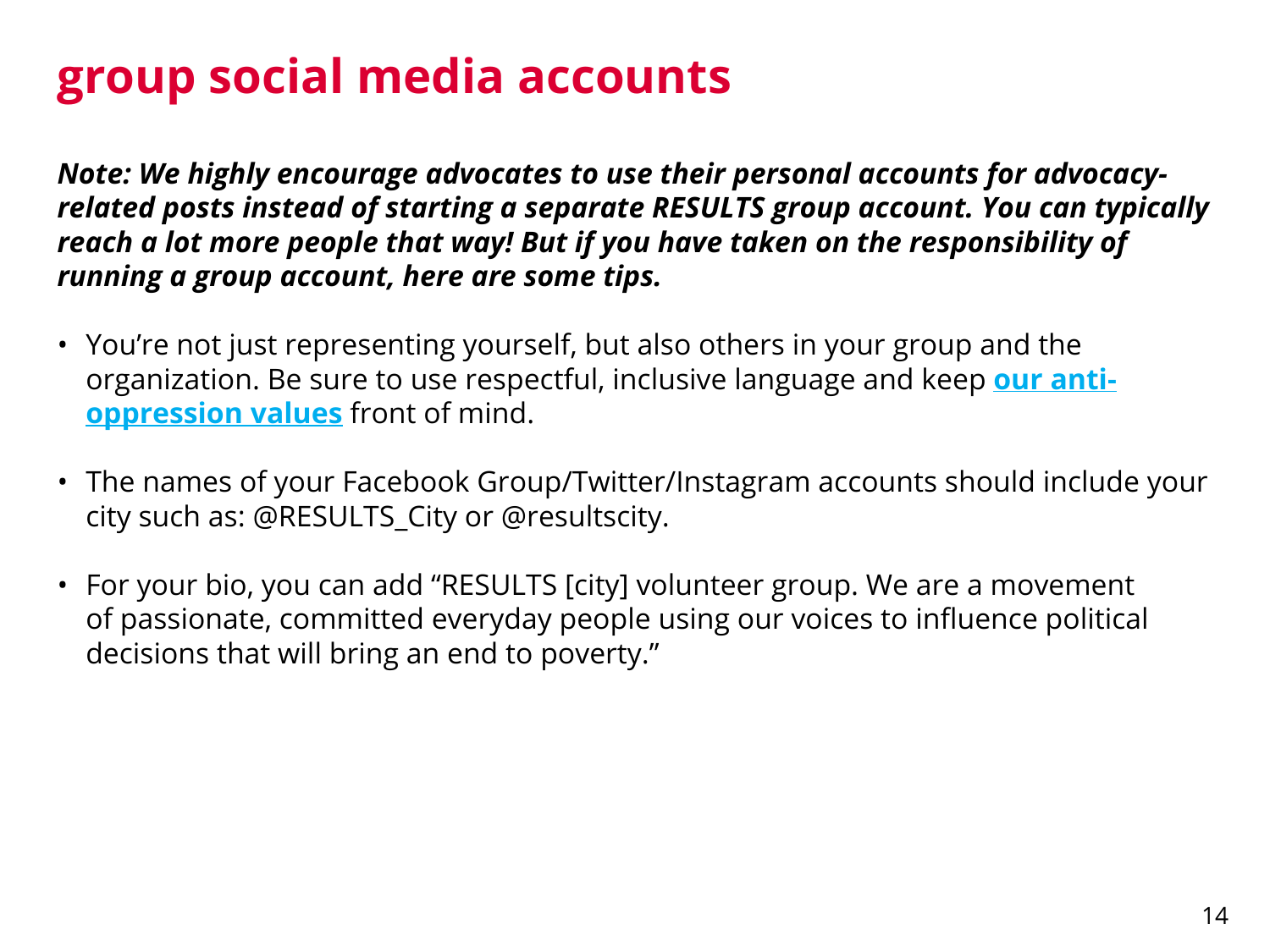# **group tweet example**



Use #Voices4RESULTS hashtag



Include screenshot or photo of meeting



**RESULTS Virginia** @ResultsVirginia

@ResultsVirginia met with Legislative Aides **@normanmellis and Ausan Al-Eryani in @timkaine's** office. We discussed Covid relief, housing, EITC/CTC, as well as global health and education. Really appreciate @timkaine's support. Great to reconnect again in 2021! #Voices4Results



...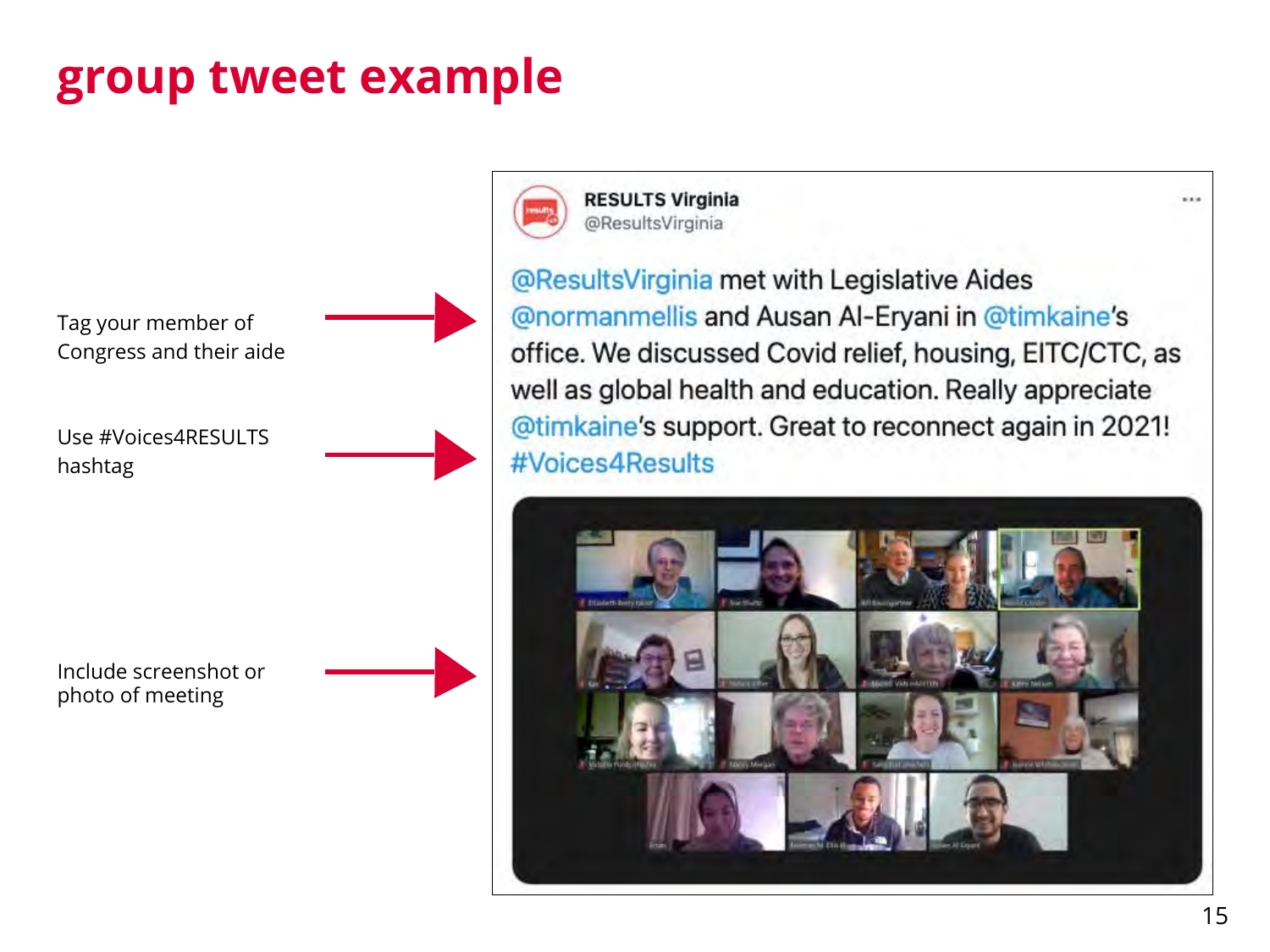# **group post idea**

Ask your group members to post a photo of themselves with a piece of paper answering a question, such as: **"I want to end poverty because..."** or **"Steps I can take to help end poverty."**

*Idea from RESULTS Wisconsin (@results\_wisconsin on Instagram)*